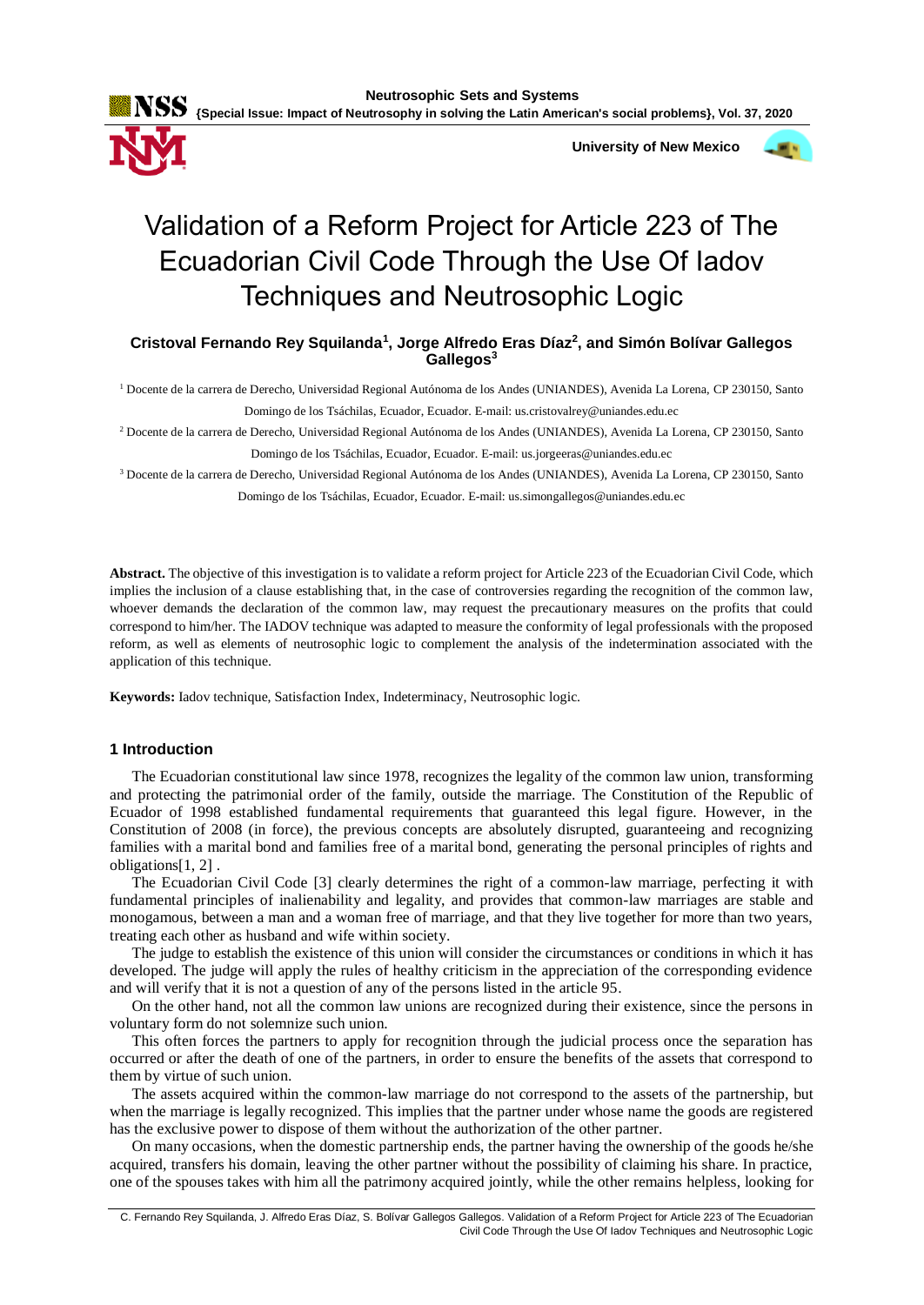the judicial route to make his/her rights be worth, while the benefited partner alienates and administers freely the goods he/she had during the union.

However, there is no provision in the Ecuadorian legislation that enables to request precautionary measures at the time of filing a lawsuit for a judicial declaration of a common-law relationship to protect the assets that are part of the common-law company[4].

Until such provision is established, there is still a risk that the assets of one of the former partners will be damaged, since the other or his heirs may freely dispose of the assets, which violates the rights and guarantees enshrined in the Constitution of the Republic of Ecuador.

Therefore, the following is proposed before the Civil Code Reform Bill.

Article 1.- A paragraph should be added to Article 229 of the Civil Code, containing the following:

During the dissolution or termination, recognition of the domestic partnership, judicially, at the request of the partner, who does not have the extraordinary administration of their assets, may request precautionary measures such as the seizure, retention and prohibition of disposal as security measures of the assets, while the trial lasts.

Art. 2 .- The partner who will not be able to justify the common law union, according to the requirements, will be punished with the payment of legal costs in favor of the other party, leaving safe the legal actions that assist him.

The aim of this research is to validate the above mentioned reform Project through the application of Iadov technique and neutrosophic logic.

### **2 Methods**

This research was carried out in the Canton of Santo Domingo, that according to the national census (2010), it has a population of 368,013 inhabitants, 27% of which, according to the National Institute of Statistics and Censuses (NIEC), lives in free association.

In the Judicial Unit of Family, Women, Children and Adolescents of the Canton of Santo Domingo, the concern of legal professionals regarding the lack of precautionary measures in this type of litigation was evident.

The formula was applied to calculate the sample size from the size of the universe of professionals [5-7]:

$$
n = \frac{N}{E^2(N-1)+1} \tag{1}
$$

Where:

 $n =$ sample size

N= Population

E= Margin of error

A simple stratified random sampling was applied, taking as a stratum the position of the professional to be surveyed. The data regarding the sample sizes obtained from the universe of each population and according to each category are shown in table 1.

| <b>Law Professionals Population</b> | <b>Universe</b> | <b>Sample</b> |
|-------------------------------------|-----------------|---------------|
| Judges                              | 9               | 8             |
| <b>Judicial Servers</b>             | 64              | 39            |
| Lawyers in free practice            | 1331            | 93            |
| <b>TOTAL</b>                        | 1404            | 140           |

**Table 1.** Data from the selected sample. Source: Authors' elaboration

The Iadov technique is generally used to measure a general satisfaction index from individual satisfaction indexes [8, 9] about a product or service, the implementation of a scientific result or a proposed solution to a problem in a general sense.

In this case it will be used to measure the degree of satisfaction (acceptance) of the law professionals surveyed, with respect to the proposed reform. Although this is not a common use for this technique, it is clearly robust for evaluation through expert consultation prior to its implementation as an amendment to the Civil Code.

A survey was conducted among the selected legal professionals, with the objective of measuring the level of satisfaction they have regarding the validity of the proposed reform to the Civil Code. The survey consisted of 5 questions, three closed questions and two open questions, one of which served as an introduction and the other as a reaffirmation and support of the objectivity of the respondents.

The three closed questions correspond to the "Iadov Logical Framework", which is presented and adapted to this investigation and is shown in table 2.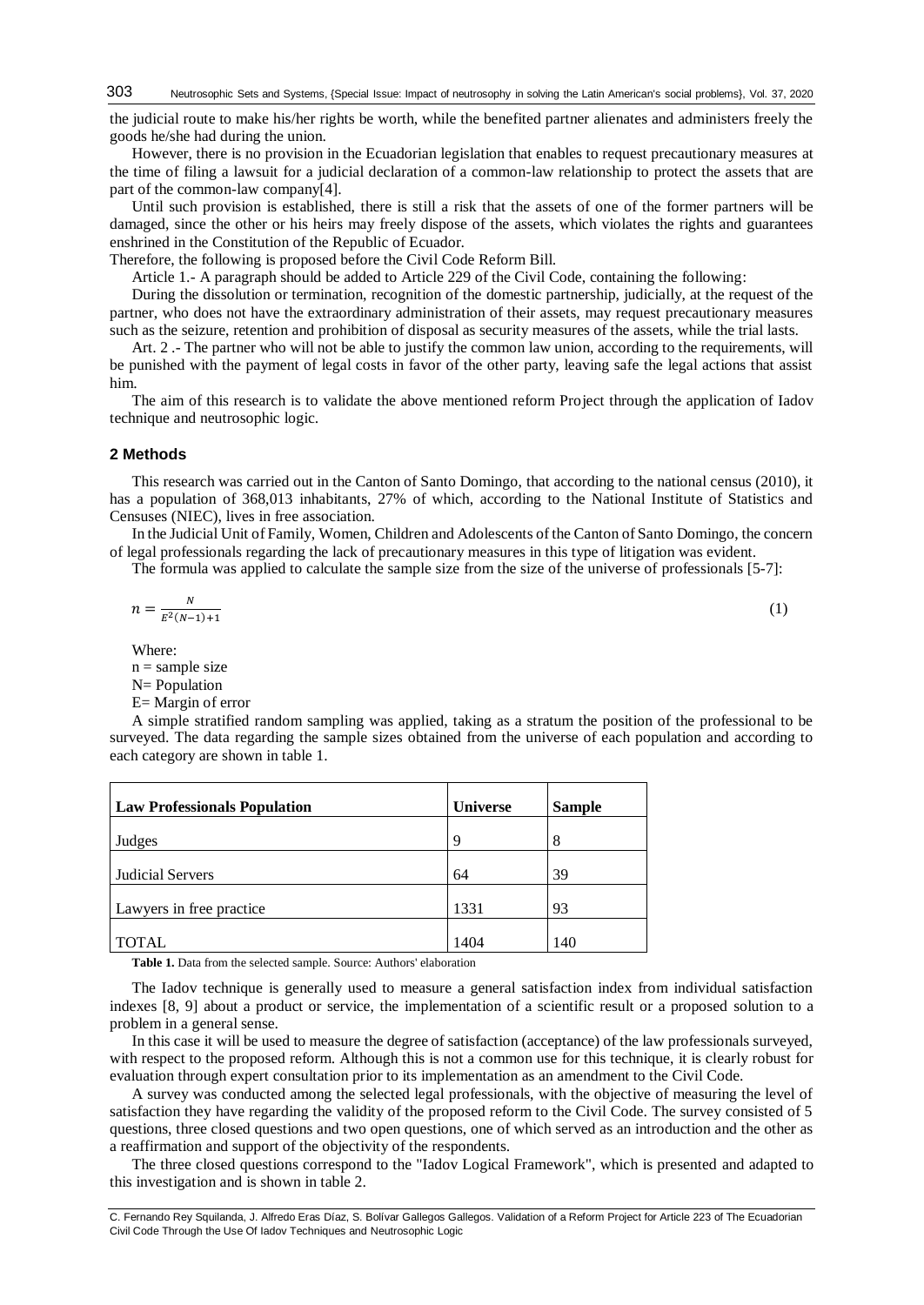| Question 5:<br>initiative to reform the<br>Code.<br>which<br>Civil                                                                                 | <i>Ouestion 1:</i><br>What do you think of this   Do you think that the current Constitution of the Republic of Ecuador guarantees<br>equal rights and guarantees in the administration of the assets within the common<br>law union?                  |                       |     |                |                       |                |            |                       |     |
|----------------------------------------------------------------------------------------------------------------------------------------------------|--------------------------------------------------------------------------------------------------------------------------------------------------------------------------------------------------------------------------------------------------------|-----------------------|-----|----------------|-----------------------|----------------|------------|-----------------------|-----|
| recognizes and empowers                                                                                                                            | N <sub>O</sub><br><b>I DONT KNOW</b>                                                                                                                                                                                                                   |                       |     |                | <b>YES</b>            |                |            |                       |     |
| cohabitants<br>to<br>request<br>precautionary<br>measures,<br>to ensure the estate of the<br>goods, while the judicial<br>declaration of the Union | Question 3:<br>Do you consider that Article 229 of the Civil Code, currently in force, concerning<br>the assets of this society and its burdens, needs to be amended in order to guarantee<br>legal equality between marriage and common-law marriage? |                       |     |                |                       |                |            |                       |     |
| of Fact is resolved?                                                                                                                               | <b>YES</b>                                                                                                                                                                                                                                             | I DONT<br><b>KNOW</b> | NO. | <b>YES</b>     | I DONT<br><b>KNOW</b> | N <sub>O</sub> | <b>YES</b> | I DONT<br><b>KNOW</b> | NO. |
| I like it very much                                                                                                                                | 1                                                                                                                                                                                                                                                      | 2                     | 6   | $\mathfrak{D}$ | $\mathfrak{D}$        | 6              | 6          | 6                     | 6   |
| I like it more than I dislike<br><sub>it</sub>                                                                                                     | $\overline{c}$                                                                                                                                                                                                                                         | 2                     | 3   | $\mathfrak{D}$ | 3                     | 3              | 6          | 3                     | 6   |
| I don't care                                                                                                                                       | 3                                                                                                                                                                                                                                                      | 3                     | 3   | 3              | $\mathcal{F}$         | 3              | 3          | 3                     | 3   |
| I dislike it more than I like<br><sub>it</sub>                                                                                                     | 6                                                                                                                                                                                                                                                      | 3                     | 6   | 3              | $\overline{4}$        | $\overline{4}$ | 3          | 4                     | 4   |
| I don't like it at all                                                                                                                             | 6                                                                                                                                                                                                                                                      | 6                     | 6   | 6              | 4                     | 4              | 6          | 4                     | 5   |
| I don't know what to say                                                                                                                           | $\overline{\mathcal{L}}$                                                                                                                                                                                                                               | 3                     | 6   | 3              | 3                     | 3              | 6          | 3                     | 4   |

**Table 2.** The logical picture of the Iadov technique for legal professionals surveyed*. Source: Authors elaboration*

In the 1980s, began the international movement called Paradoxism. It is based on the use contradictions in science and literature. Was Romanian Scholar living in USA Florentin Smarandache, who then extended it to Neutrosophy, based on contradictions and their neutrals[10, 11]. Paradoxism is an international movement in science and culture, founded by Florentin Smarandache in 1980s, based on excessive use of antitheses, oxymoron, contradictions, and paradoxes[12-14]. During three decades (1980-2020) hundreds of authors from tens of countries around the globe contributed papers to 15 international paradoxist anthologies[14, 15]. In 1995, the author extended the Paradoxism (based on opposites) to a new branch of philosophy called Neutrosophy (based on opposites and their neutral), that originated many other scientific areas [16-19].

The resulting number of the interrelation of the three questions indicates the position of each subject in the satisfaction scale, that is, the individual satisfaction. This satisfaction scale is expressed by SVN numbers [10]. The original definition of true value in the neutrosophic logic is shown below:

Let  $N = \{(T, I, F): T, I, F \subseteq [0,1]\}$  be a neutrosophic valuation mapping of a group of proportional formulas to N, and for each sentence we have:

$$
v(p)=(T,I,F)
$$

(2)

In order to ease the practical application to a decision making and engineering problems, it was carried out the proposal of single valued neutrosophic sets (SVNS) since this allows the use of linguistic variables, and this increases the interpretation of models of recommendation and the usage of the indetermination [20-22].

Let X be a universe of discourse. A SVNS A on X is an object of the form:  $A = \{ (x, u_A(x), r_A(x), v_A(x)) : x \in X \}$  (3)

Where:

 $u_A(x): X \to [0,1], r_A(x): X \to [0,1]$  and  $v_A(x): X \to [0,1]$ With:

 $0 \le u_A(x) + r_A(x) + v_A(x) \le 3$  for all  $x \in X$ .

The intervals  $u_A(x)$ ,  $r_A(x)$  and  $v_A(x)$  denote the memberships to true, indeterminate and false of x in A, respectively [20, 23, 24] .

For convenience reasons, an SVN number will be expressed as  $A = (a, b, c)$ , where  $a, b, c \in [0,1]$ , and  $a +$  $b + c \leq 3$ 

In order to analyze the results, a scoring function is established. To order the alternatives we used a score function [10] adapted:

 $s(V) = T - F - I$ 

In the event that the assessment corresponds to indeterminacy (not defined) (I) a process of deneutrosophication developed as proposed by Salmerón and Smarandache [25]. In this case, I ∈ [−1,1].Finally, we work with the average of the extreme values  $I \in [0,1]$  to obtain a single one: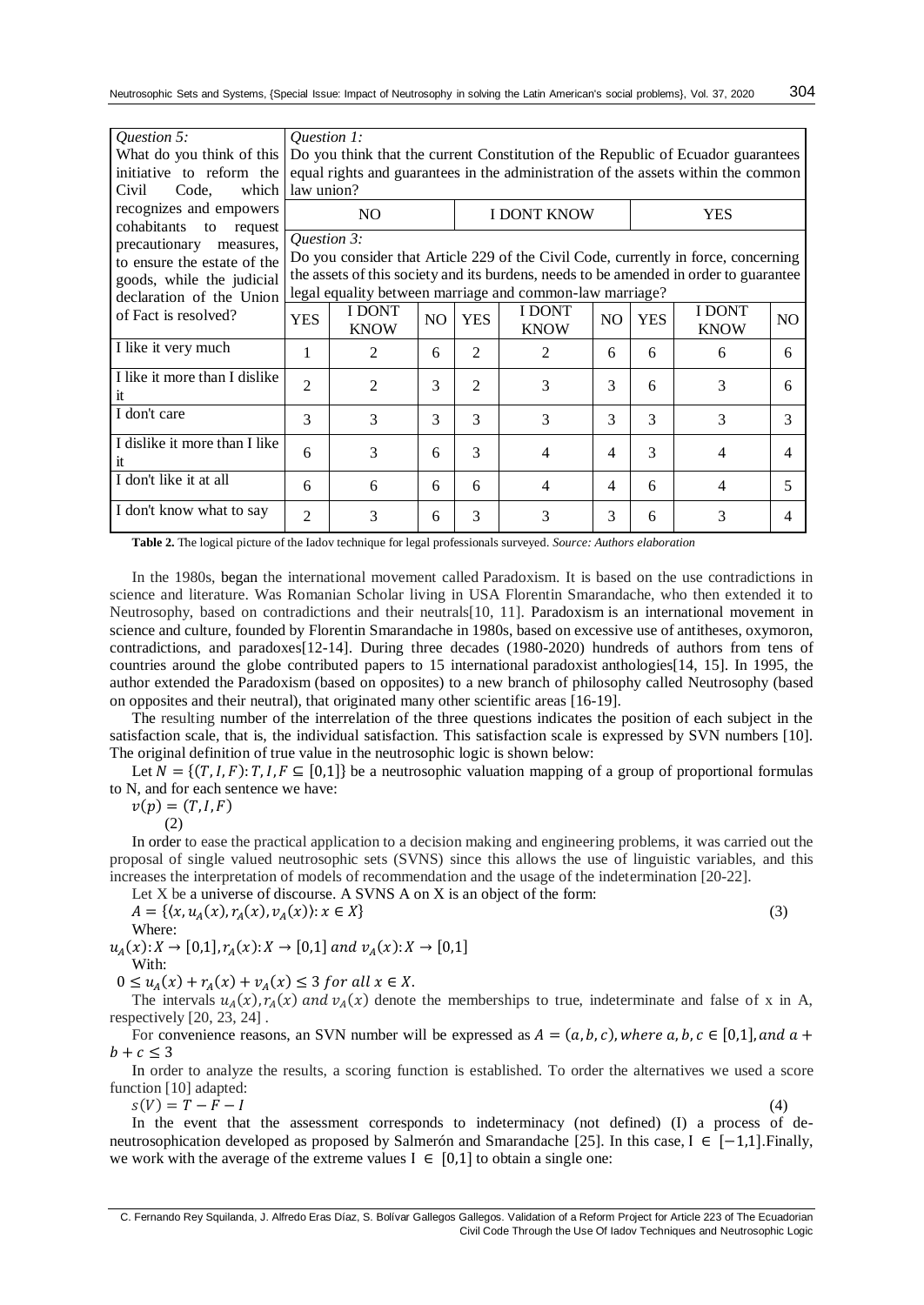#### Neutrosophic Sets and Systems, {Special Issue: Impact of neutrosophy in solving the Latin American's social problems}, Vol. 37, 2020 305  $, a_2$

$$
\lambda([a_1, a_2]) = \frac{a_{1\nu}}{2}
$$
\n(5)

Subsequently, the results are aggregated and the weighted average aggregation operator is used to calculate the group satisfaction index (GSI). The weighted average (WA) is one of the most mentioned aggregation operators in the literature. A WA operator has associated a vector of weights V, with  $v_i \in [0,1]$  and  $\sum_1^n v_i = 1$ , having the following form[26]:

 $WA(a_1, ..., a_n) = \sum_1^n v_i a_i$ (6)

Where  $v_i$  represented the importance of the source. This proposal, allows to fill a gap in the literature of the Iadov techniques extending it to deal with indeterminacy and importance of user due to expertise or any other reason [8, 9, 27].

Scale used with individual satisfaction and its corresponding score is shown in Table 3.

| <b>Expression</b>           | <b>Number SVN</b> | <b>Scoring</b> |
|-----------------------------|-------------------|----------------|
| Clearly pleased             | (1, 0, 0)         |                |
| More pleased than unpleased | (1, 0.25, 0.25)   | 0.5            |
| Not defined                 |                   |                |
| More unpleased than pleased | (0.25, 0.25, 1)   | $-0.5$         |
| Clearly unpleased           | (0,0,1)           | ۰.             |
| Contradictory               | (1.0.1)           |                |

**Table 3.** Scale used with individual satisfaction and its corresponding score. Source: [9]

# **3 Results**

By applying the designed survey, it was possible to obtain the personal satisfaction indexes for each of the 140 law professionals surveyed about the proposal provided by this research and its relevance.

The following graph shows the results of the frequencies for each of the categories of personal satisfaction levels.



**Figure 1.** Frequencies observed of personal satisfaction levels. Source: Authors' elaboration

The calculation of the score is carried out and it is determined by I. In this case, it was given different values to each low professional as shown on table 4.

| <b>Professional</b>      |     |
|--------------------------|-----|
| Judges                   | 0.4 |
| Judicial Servers         | 0.3 |
| Lawyers in free practice | 0.3 |
| <b>TOTAL</b>             |     |

**Table 4.** Weighted index for professional*.* Source: Authors' elaboration

Applying  $WA(a_1, ..., a_n) = \sum_1^n v_i a_i$ 

C. Fernando Rey Squilanda, J. Alfredo Eras Díaz, S. Bolívar Gallegos Gallegos. Validation of a Reform Project for Article 223 of The Ecuadorian Civil Code Through the Use Of Iadov Techniques and Neutrosophic Logic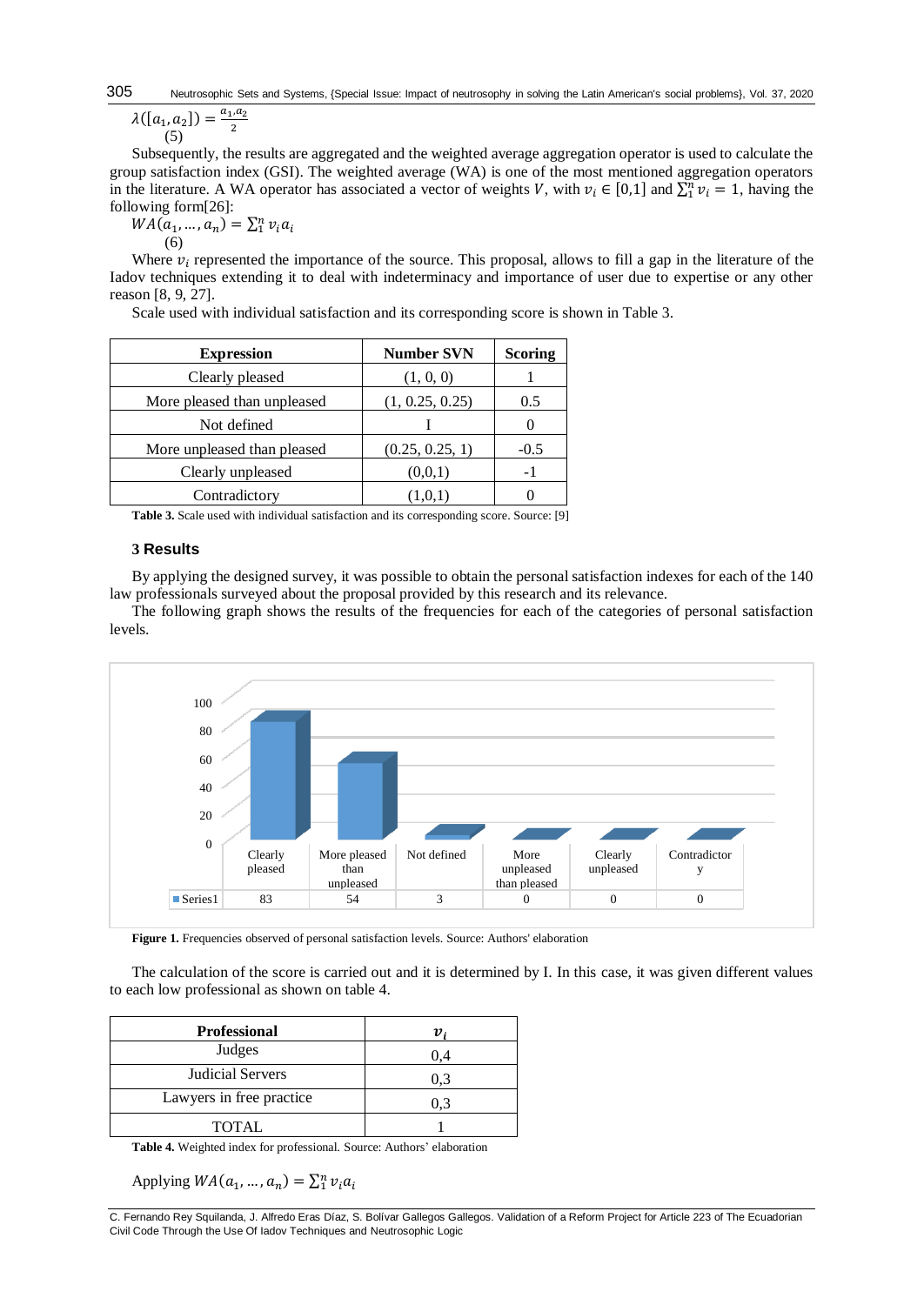The overall satisfaction index was obtained for the total number of respondents GSI=0.808. The result is positive, which certifies the effectiveness of the proposal as shown in the graph of figure 2.



**Figure 2.** Scale with group satisfaction index (GSI). Source: Authors' elaboration

## **Conclusions**

The dissolution of the corporation is the main reason for declaring a common-law marriage before a judge. However, the deficiencies in the legal system imply that the assets of the corporation are not safeguarded and are left at the disposal of one of the partners.

The use of the Iadov technique, complemented with tools of neutral logic, made it possible to validate the viability of the proposal to modify Article 223 of the Ecuadorian Civil Code through the creation of norms that regulate the precautionary measures in the case of the Declaration of a Union of Fact and other conflicts between cohabitants or their heirs.

## **References**

- 1. Santacruz-López, R. and J. Blanco-Rodríguez, La proteccion penal de las uniones de hecho en Latinoamerica. Vniversitas, 2015(130): p. 273-308.
- 2. Del Ecuador, A.C., Constitución de la República del Ecuador. Quito: Tribunal Constitucional del Ecuador. Registro oficial Nro, 2008. 449.
- 3. Ecuatoriano, C.C., Código Civil Ecuatoriano. 2011, PICHINCHA: LEXIS.
- 4. Vos, S.D., Comment of coding marital status in Latin America. Journal of Comparative Family Studies, 1999. 30(1): p. 79-93.
- 5. Smarandache, F., J.E. Ricardo, E.G. Caballero, M. Yelandi, L. Vázquez, and N.B. Hernández, Delphi method for evaluating scientific research proposals in a neutrosophic environment. Neutrosophic Sets and Systems, 2020: p. 204.
- 6. Rodríguez, M.D.O., C.A.M. León, C.D.N. Rivera, C.M.B.R. Cueva, and C.J.E. Ricardo, HERRAMIENTAS Y BUENAS PRACTICAS DE APOYO A LA ESCRITURA DE TESIS Y ARTICULOS CIENTIFICOS. 2019: Infinite Study.
- 7. Ricardo, J.E., Importancia de la investigación jurídica para la formación de los profesionales del Derecho. Dilemas Contemporáneos: Educación, Política y Valores., 2020.
- 8. Guerrón, S.X. and Y.N. Almeida Montenegro, Use of the Iadov method to measure the implementation of a program for sexual abuse prevention in Ecuador. Neutrosophic Sets and Systems, 2019. 26(1): p. 18.
- 9. Hernández, N.B., N.V. Izquierdo, M. Leyva-Vazquez, and F. Smarandache, Validation of the pedagogical strategy for the formation of the competence entrepreneurship in high education through the use of neutrosophic logic and Iadov technique. Neutrosophic Sets and Systems, 2018. 23(1): p. 5.
- 10. Smarandache, F., Neutrosophy, a new Branch of Philosophy. 2002: Infinite Study.
- 11. Smarandache, F., A unifying field in logics: Neutrosophic logic. neutrosophy, neutrosophic set, neutrosophic probability: Neutrosophic logic: neutrosophy, neutrosophic set, neutrosophic probability. 2003: Infinite Study.
- 12. Popescu, T., P. Georgelin, F. Smarandache, and L. Popescu, The aesthetics of paradoxism. 2002.
- 13. Smarandache, F., Paradoxism's Manifestos and International Folklore. 2010: Infinite Study.
- 14. Smarandache, F., Fifteenth International PhotoVideoAnthology on Paradoxism. 2020: Infinite Study.<br>15. Smarandache, F., Sixth International Anthology on Paradoxism. 2011: Infinite Study.
- 15. Smarandache, F., Sixth International Anthology on Paradoxism. 2011: Infinite Study.
- 16. Centeno Maldonado, P.A., B.P. Adriano Caiza, C.S. Yuqui Vilacrés, and F.M. Guerra Alomía, Neutrosophic model for the analysis of the causes that lead to tax fraud. Neutrosophic Sets and Systems, 2019. 26(1): p. 19.
- 17. Elhassouny, A., S. Idbrahim, and F. Smarandache, Machine learning in Neutrosophic Environment: A Survey. 2019: Infinite Study.